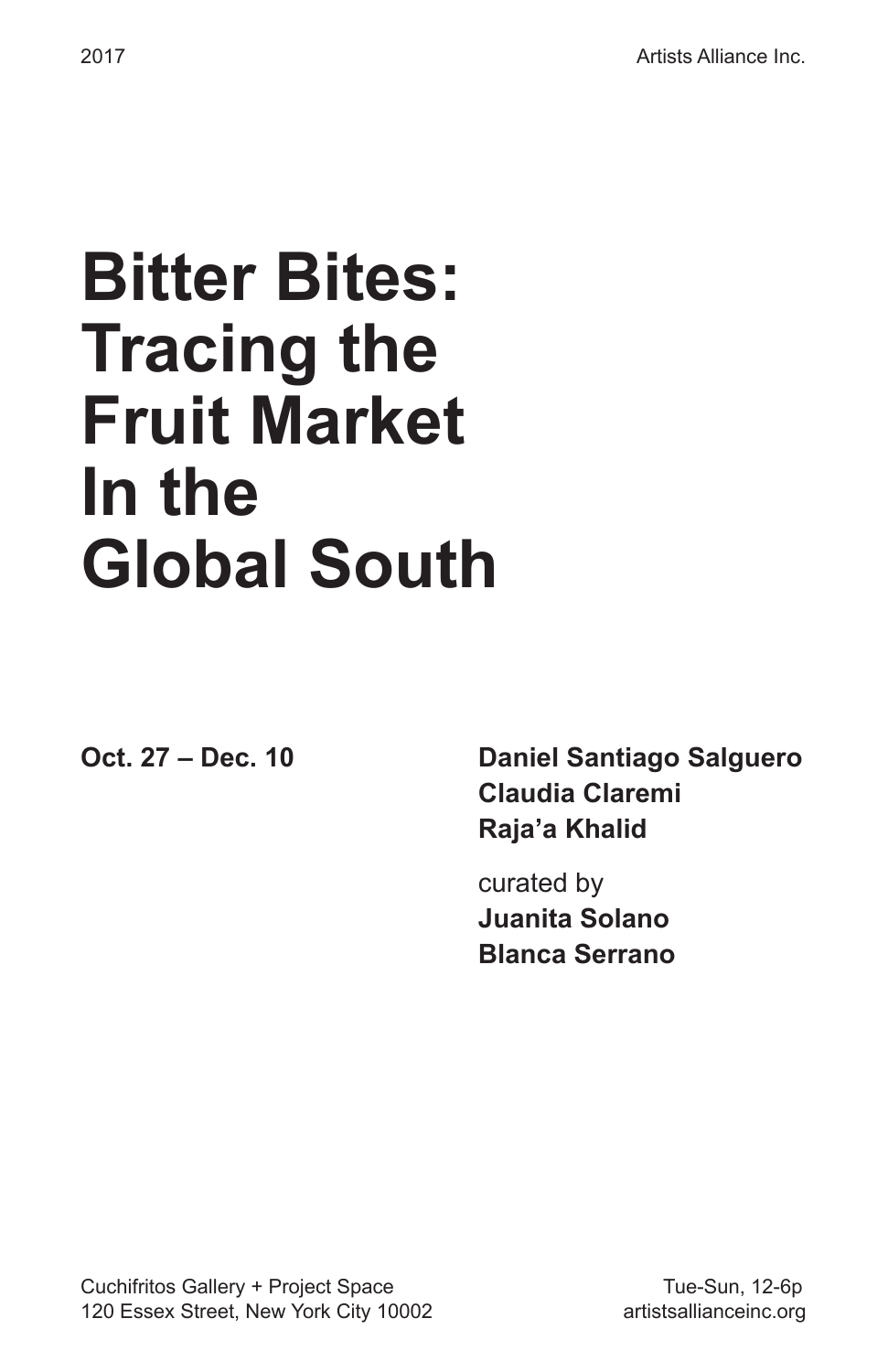**Bitter Bites: Tracing the Fruit Market in the Global South examines the** history, geography, and economy of the fruit market in the contemporary global scene, and reflects on how this phenomenon has shaped cultural identities. Fruits, both nature's bounty and a man-cultivated good, are the epitome of today's neocolonial dependencies, especially in relation to excessive consumerism. The insistence for cheap produce year-round has reinforced and exacerbated the divide between "first world" and "third world" and how consumers rarely understand that our cheap bodega fruits are the result of these colonial-based economies. Often regarded as an exotic commodity, fruits have been considered a symbol of the 'Other,' a metaphorical representation of the people who harvest the fields, a reading crafted by those who demand the land's products. This exhibition addresses a series of global networks and everyday experience concerns that approach the topic from different perspectives, mediums, and visual languages through the work of three artists: Daniel Santiago Salguero, Claudia Claremi and Raja'a Khalid.

Historically, fruits have been, on the one hand, cherished for their material value as a trading good and, on the other, desired for their multifaceted symbolic significance. An early example of this can be found in the 1539 mesmerizing mosaic-painting executed with colorful feathers by the indigenous artisans working under the supervision of Franciscan missionary Peter of Ghent in the Viceroyalty of New Spain (current Mexico). A gift for Pope Paul III, this rare artifact was partly meant to demonstrate the humanity of the "Indians" and, consequently, their correct disposition to be indoctrinated into Catholicism. Among the local items depicted in this religious scene are three pineapples. These pineapples visually synthesized what the Americas generally represented for the European viewer at the time: an exotic and fertile land to be culturally controlled and economically exploited. Despite the vast distance between the feather mosaic-painting and the artworks in this exhibition, similar neo-colonialist dynamics can still be identified by looking at the fruit market today, and contemporary artists are still including fruit references in their work that point to these same problematic synergies.

The fruit market is often under recognized today, yet it is also highly visible. In New York City, for instance, one can find fruit carts on almost every street corner regardless of the differing character, ethnicity, and socioeconomic makeup of each borough. However, how these crops manage to reach our tables is little known to most consumers. According to a recent New York Times article, 20 million bananas are distributed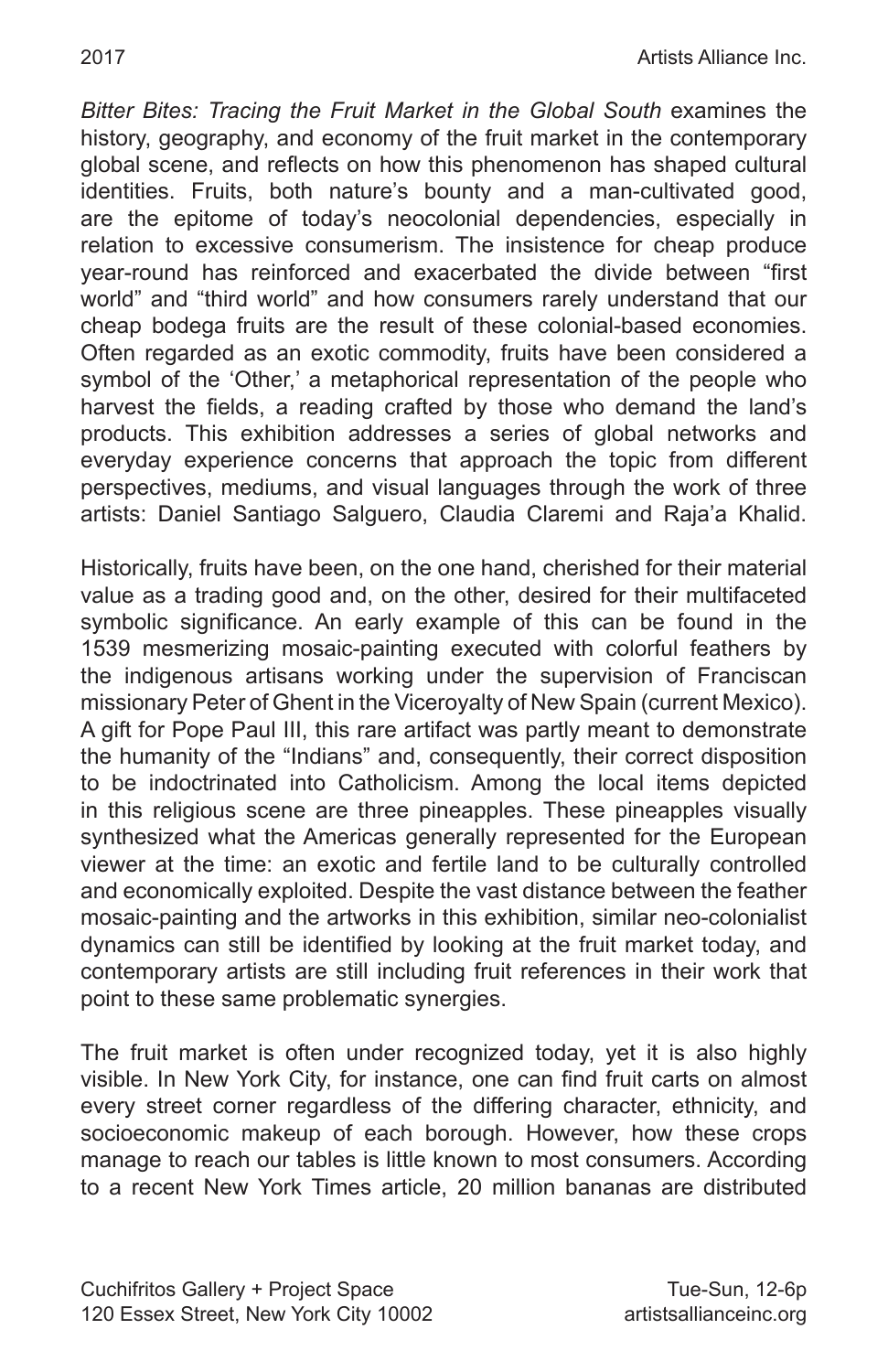around New York City each week, coming mostly from Ecuador. Not only is the global environmental footprint of such consumerist phenomenon dramatic, but it also transforms the local landscapes, social structures, and even traditions, of the fruit supplier communities abroad. Moreover, these inequitable power relations also trigger sexist, racist, and classist (mis)representations of those living in the world's warmest regions — think of Carmen Miranda's popular ad for Chiquita Banana. *Bitter Bites: Tracing the Fruit Market in the Global South* reveals the economic, political, and cultural implications of the fruit trade today. The show has a transnational scope that mirrors that of the global fruit market, including artists from Bogotá, Madrid, and Dubai, whose works navigate myriad contexts ranging from Southeast Asia to the Americas. The pieces in this exhibition present and interrogate the problems of the fruit market in both the domestic space and the public sphere, surveying the evolving shape of this reality, beginning in the colonial times until today.

*Fruits Tunnel* is a site-specific installation created by Colombian artist Daniel Santiago Salguero. After moving from Bogotá to New York City in 2014, Salguero started to notice the varied countries of origin of the fruits that he brought home after grocery shopping in his new hometown. As opposed to the locally grown crops that he used to buy year-round back home, in his new city most of the products were harvested elsewhere. In this way, what used to be a quotidian practice became a mapping project, a desire to trace the long path that the fruits had to take before reaching his apartment. Somehow, similarly to how the provenance of a painting can often be tracked by checking the labels on the back of a canvas, one can find out the country of origin of, say, a clementine by examining the small sticker on its peel: Panama, Mexico, Ecuador, Colombia, Peru… *Fruits Tunnel* is an installation comprised by the accordion-shaped assembling of different bright color papers with an abstract cut-out space in the middle. Here, Salguero metaphorically compares the journey that millions of migrants undergo in order to enter the United States with the most common routes of fruit transport: from South to North, and from East to West. While the migrants' experience is usually performed clandestinely, the fruits itinerary is explicitly shown here in the bright color paper.

In *The Memory of Fruits*, Cuban-Spanish artist Claudia Claremi creates an unorthodox archive of 'forgotten' fruits from Puerto Rico. She gathers the testimonies of several "San Juaneros" in order to recuperate the memory of local fruits that are no longer cultivated in the country in favor of those that are preferred by the import and export market. Executed from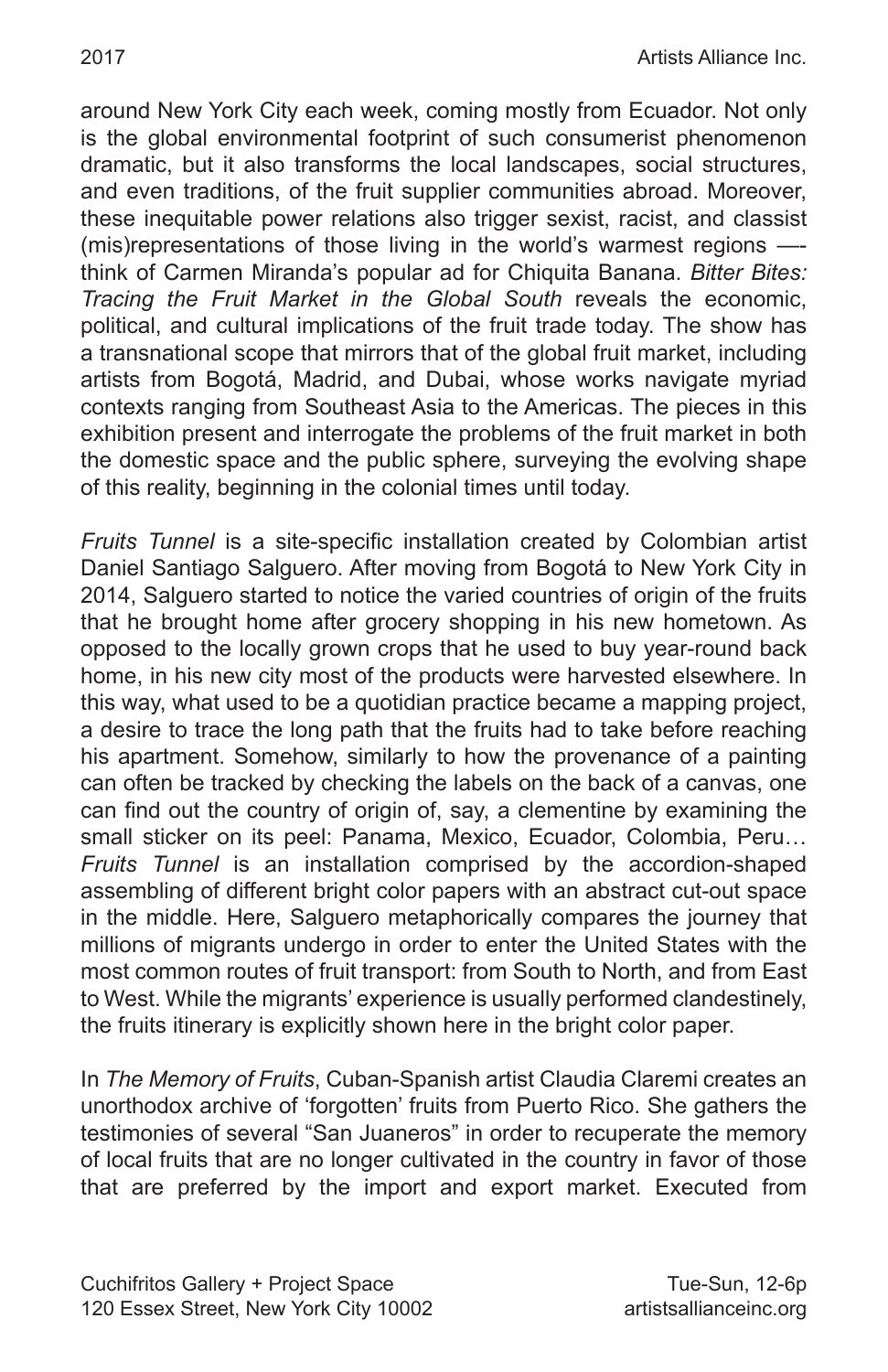outdated media (a silent, black-and-white 16mm film, a handmade publication, and a vintage overhead projector), this anti-archive is composed of fruits that have virtually vanished in Puerto Rico. Claremi suggestively alludes to the island's "forgotten" fruits without actually ever including them visually: she asks her interviewees to pose for the camera as if holding their recalled fruit in their hands. Thus, by avoiding the literal materialization of the fruits, this work avoids the fruits' complete disappearance, and it protects them from potential commercial overthrow. In this work, not only does the artist call attention to contemporary ways of economic, territorial, and cultural colonialism but she also restores part of the collective identity of Puerto Ricans, as these fruits are, literally, part of their memories.

In *Mango Story*, a new work by Raja'a Khalid, the Emirati artist reflects on the history of mangoes as an emblem of 'soft power,' and on their use as a diplomatic gift in the international relations between Southeast Asia, the United Kingdom, and the United States. After completing extensive research on the history of the fruit itself—originating in India, then traveling to the Far East and the Mediterranean, and afterwards to South America, and finally to the United States—Khalid traces, not only the commercial uses of the mango, but also the political practices in which the fruit played a significant role. Drawing a parallel between diplomatic and corporate gifts, the artist has created a series of mango-shaped paperweights that unveil the unexpected connections between diplomatic and corporate transactions. As stated by the artist, "in the history of gastrodiplomacy the mango positively reserves its own chapter, appearing again and again like a pulpy, juicy leitmotif." Indeed, Khalid's work reveals how apparently innocent 'thank you' gestures among nations are actually filled with political intent.

*Bitter Bites: Tracing the Fruit Market in the Global South* illuminates how international exchanges involving fruit today, either in the form of diplomatic gifts or as products of the year-round demand for tropical fruits in cold climates, reproduce worldviews arising at the origins of Western modernity that continue to jeopardize the ways of life of the so-called 'Other'.

*Artist books by Claudia Claremi and Daniel Santiago Salguero are available for sale (\$20 each) at Cuchifritos Gallery. The books speak directly to the artworks in the exhibition, and they have been specifically created for this occasion.*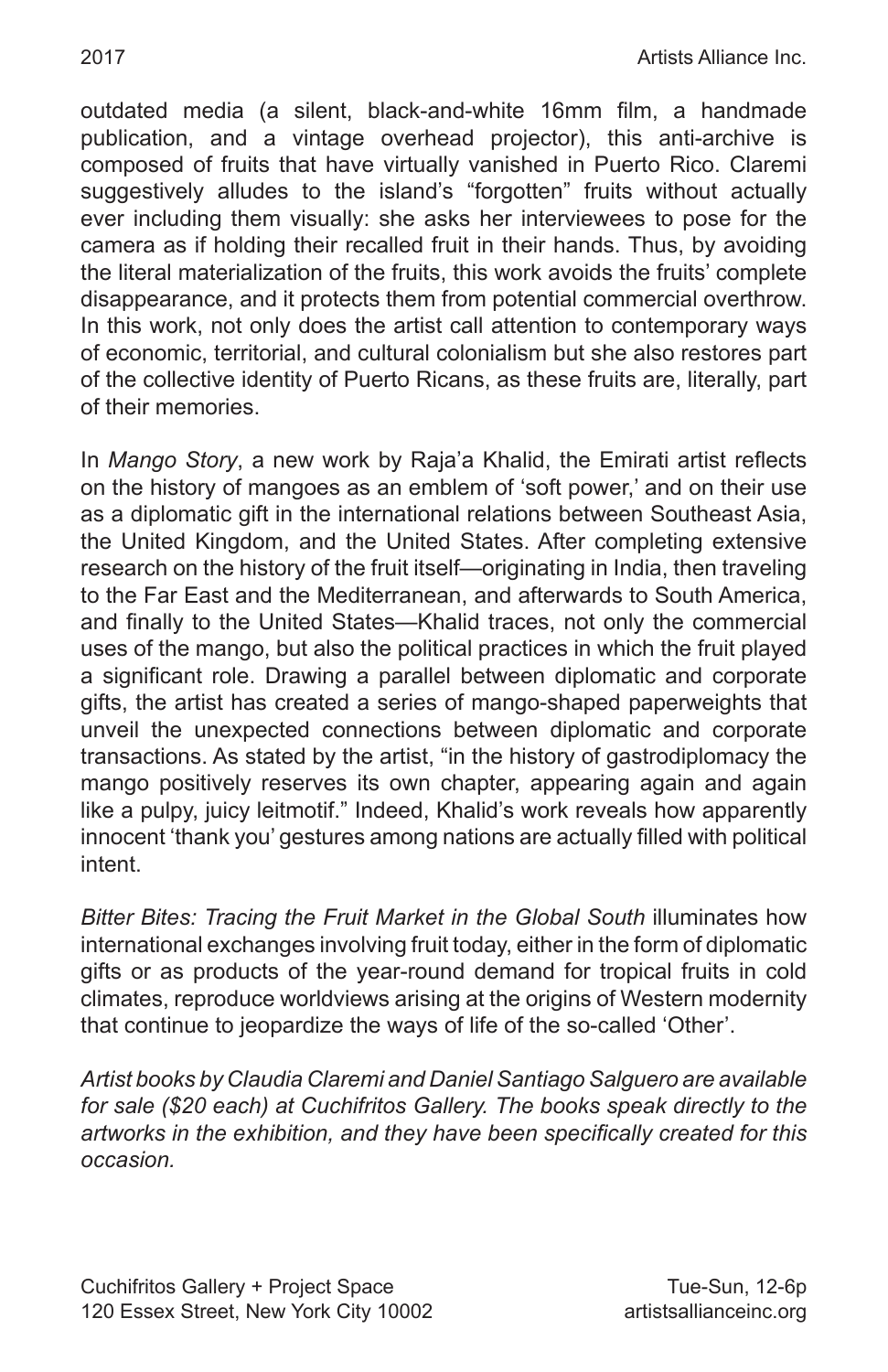#### **Bios**

**Claudia Claremi's** oeuvre reflects on the relations between the collective and the individual. Her work studies the experiential component of the material world. Some of Claremi's projects are based on the exchange of gifts in order to examine both the limits and the possibilities of such encounters. Claudia's work can be divided into two sets: those pieces that intervene with reality, and which embrace the effects of such action; and those that narrate events through myriad ways of presenting and editing visual and literary sources through text, images, and sound. A graduate of Camberwell College of Art (London), and a former Instituto Superior de Arte (Havana), Claudia Claremi is currently researching documentary film at the San Antonio de los Baños International Film and Television School (Cuba). Claremi has participated in a number of art residencies, including Beta-Local (Puerto Rico) and Campus (Barcelona). Her work has been exhibited internationally in Spain, Cuba, UK, Colombia, and Germany. She is a member of the art collective Elgatoconmoscas.

**Raja'a Khalid** is an artist from Dubai. She received her MFA in Fine Art from Cornell University in 2013. Her practice is concerned with the Arabian Gulf region and its contemporary narratives of class, luxury, and consumer culture. Her current work aims to subtly critique the Gulf's own streaming constructions of masculinity, athleticism, adornment, desire, conspicuous production and crypto – secularity.

**Daniel Santiago Salgero** is a Colombian artist based in NYC. He received his B.F.A. in Audio-Visual Media and Photography in 2006 at the Politécnico Grancolombiano in Bogotá and completed an M.A. in Artes Vivas (Performance art) at the Universidad Nacional de Colombia in 2014. His work has been selected for international exhibitions such as *Sights and Sounds* at The Jewish Museum in NYC and the 9th Mercosur Biennale in Brazil. More recently, Salguero has participated in projects such as "About the Error," a curatorial research endeavor on contemporary Colombian art and literature. The project was exhibited in several cities and turned into a delicate book that includes posters and texts especially commissioned for the project. He was also invited to partake in a twoyear open dialogue with Dutch artist Anna Dasovik based on photography functions and the construction of historical memory. In 2016, Salguero was part of Proximidades/Distancias, Prácticas escénicas contemporáneas en España y Latinoamérica at NYU, where he showed the theaterperformance piece entitled *Fuentes-Puentes*. As the father of two kids, he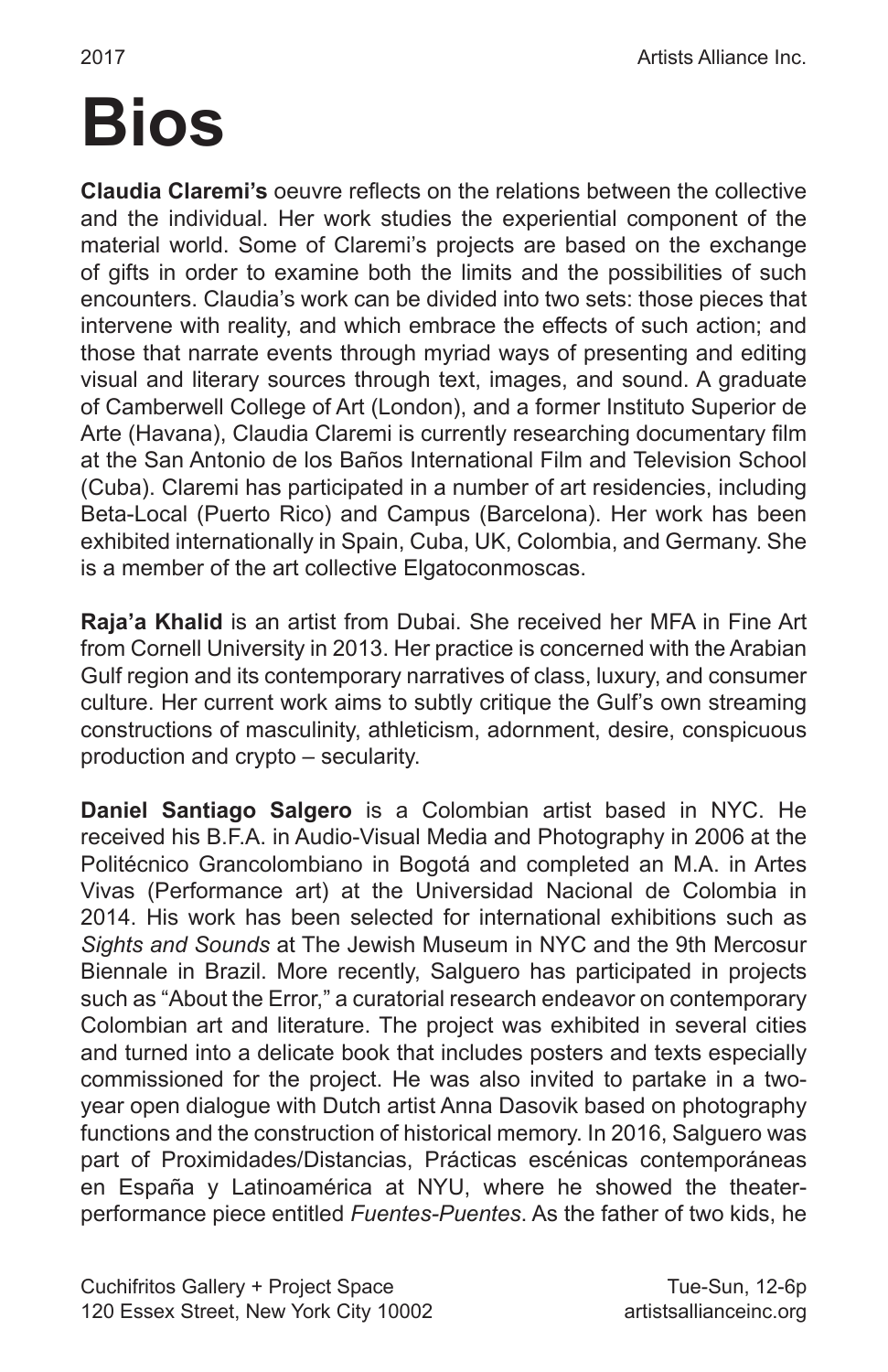assumes his dissident paternity as part of his artistic practice, documenting and archiving material left from his experience as a young dad.

**Blanca Serrano Ortiz de Solórzano** is Project Director at the Institute for Studies on Latin American Art. She is an art historian specializing in modern and contemporary art from Latin America and the Caribbean, and she holds a Ph.D. from the Institute of Fine Arts, New York University. Her research focuses on discourses of intellectual and manual labor in contemporary Cuban art, and it has been generously supported by the Florence Waterbury Fellowship, the Florence and Samuel C. Karlan Memorial Scholarship, and the La Caixa Foundation. Blanca is co-curator of *Bitter Bites: Tracing the Fruit Market in the Global South* (Cuchifritos Gallery, NY, Fall 2017), *Lucy Kim: Rejuvenate and Repeat* (IFA Great Hall Exhibition Series, NY, Spring 2017), and *Martha Friedman: Some Hags* (IFA Great Hall Exhibition Series, NY, Fall 2016). She has also collaborated with the curatorial departments of the Brooklyn Museum, the Solomon R. Guggenheim Museum, and El Museo del Barrio. Her academic writing has been featured in several art publications, including From Craftivism to Craftwashing: The Politics of Craft in the Global Economy (edited by Anthea Black and Nicole Burisch, 2017), Modernidad y Vanguardia: Rutas de Intercambio entre España y Latinoamérica, 1920-1970 (Museo Nacional Centro de Arte Reina Sofía and Fundación Cisneros, 2015), and New Territories: Design, Craft, and Art from Latin America (Museum of Art and Design, New York, 2014).

**Juanita Solano Roa** is a Ph.D. candidate at the Institute of Fine Arts, NYU. Her work focuses on the history of photography and modern and contemporary Latin American Art. In 2013, she received her master degree with distinction from the same institution. Prior to moving to NYC, she studied art with an emphasis in art history and theory at the Universidad de Los Andes in Bogotá, Colombia. Parallel to her studies, she has worked in different editorial and curatorial projects both in Colombia and the U.S. and collaborated with institutions such as MoMA and El Museo del Barrio. She has been awarded several grants and fellowships, among them the Joan and Stanford Alexander Award from the Museum of Fine Arts in Houston and the Roberta and Richard Huber Fellowship at the Institute of Fine Arts. Her more recent writing has been included in Beyond the Face: New Perspectives on Portraiture (National Portrait Gallery, Washington D.C, 2018) and Apuntes sobre la fotografía plástica en América Latina (Fog, Madrid, 2018). She is currently based in New York City, where she collaborates with the Institute for Studies on Latin American Art (ISLAA) while completing her doctoral dissertation dedicated to the work of Colombian photographers Melitón Rodríguez and Benjamín de la Calle.

Cuchifritos Gallery + Project Space Tue-Sun, 12-6p 120 Essex Street, New York City 10002 **artistsallianceinc.org**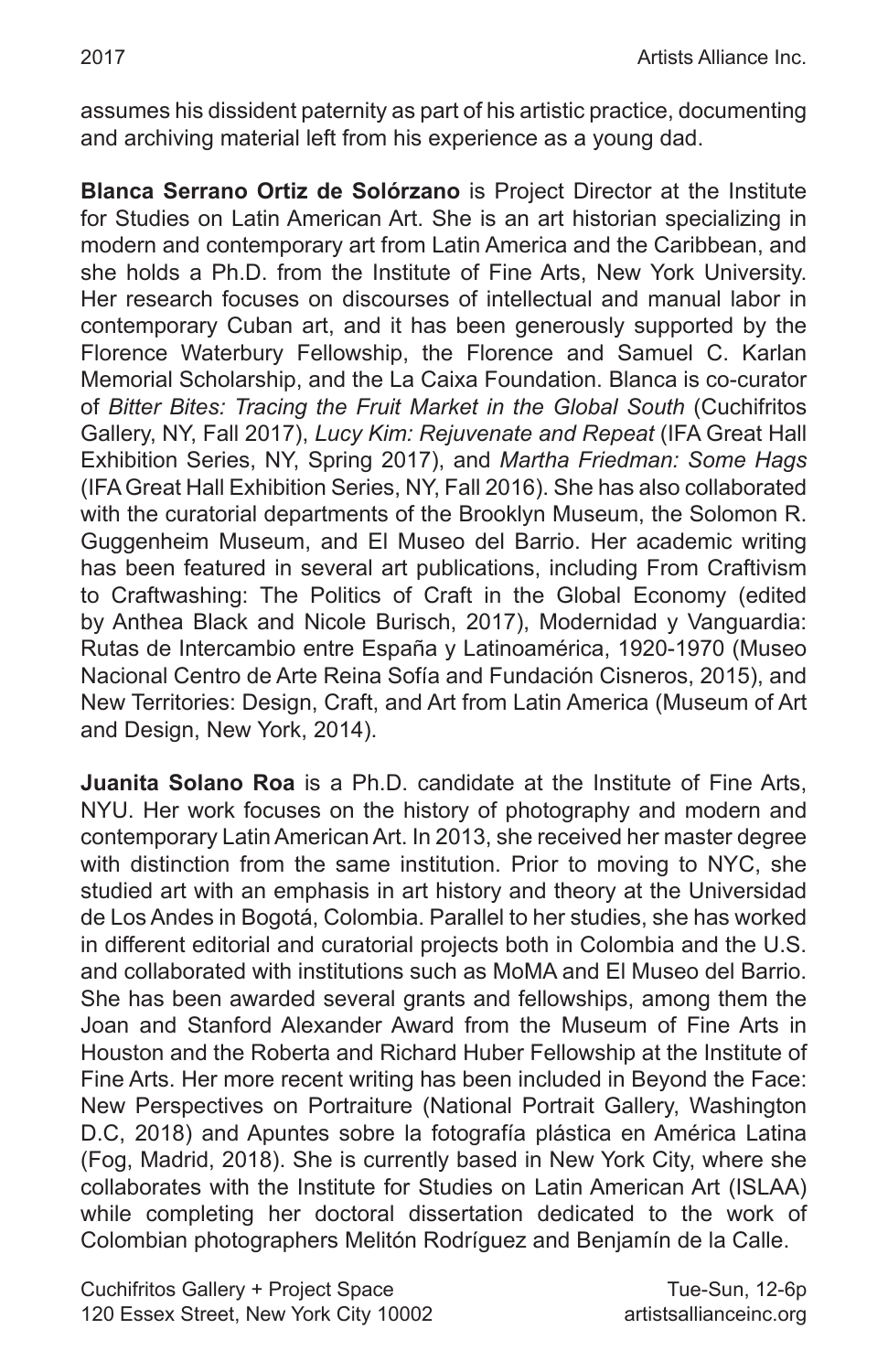### **Checklist**

Daniel Santiago Salguero *Fruits Tunnel*, 2017 Paper installation, map on paper, photograph with natural pigments on rice paper Variable dimensions

Claudia Claremi *The Memory of Fruits*, 2015-2016 16mm film transferred to digital HD (30 min), projector, transparencies

Raja'a Khalid *Mango Story*, 2017 Lucite and acrylic Variable dimensions